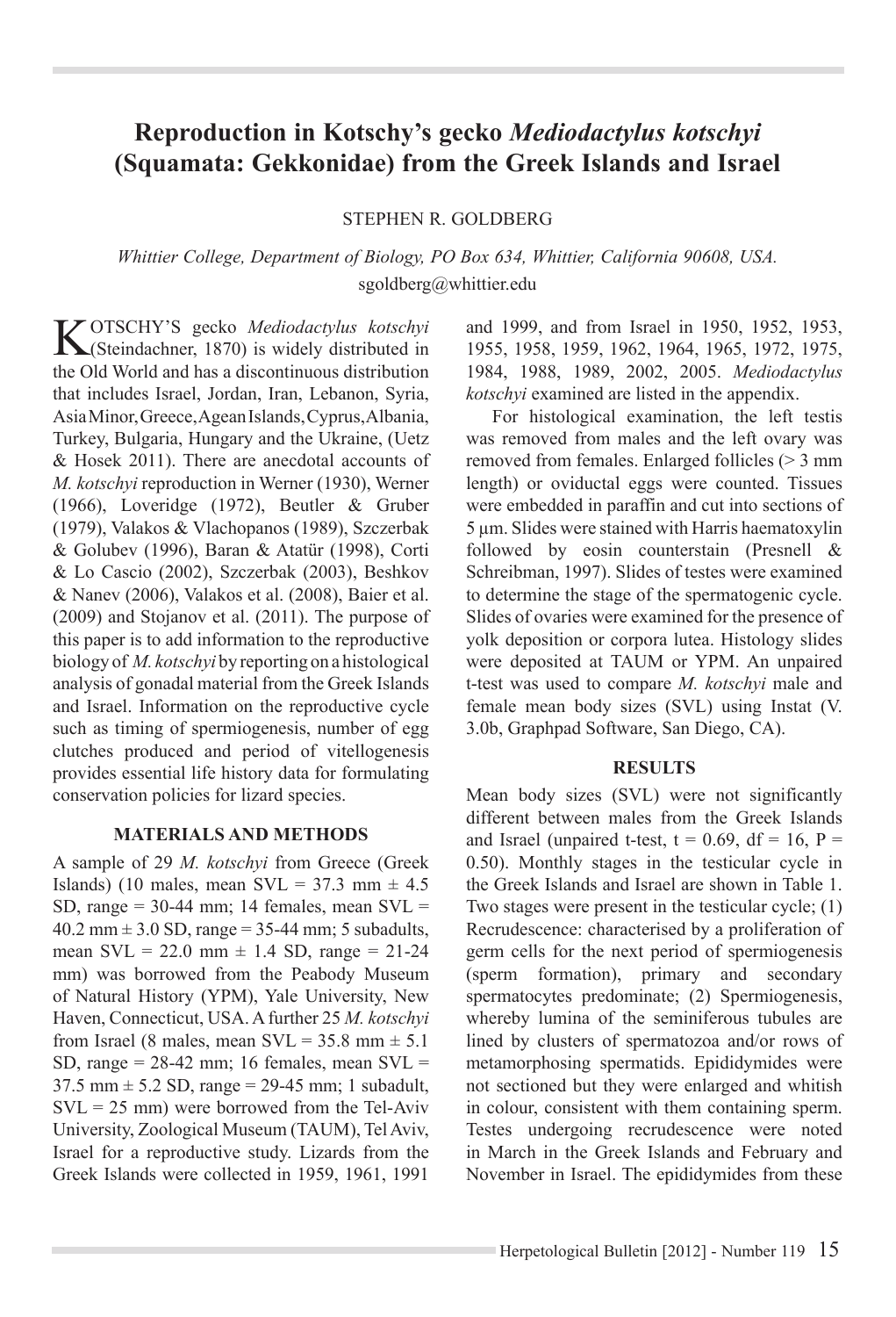| <b>Month</b> | n              | Recrudescent         | Spermiogenesis |
|--------------|----------------|----------------------|----------------|
|              |                | <b>Greek Islands</b> |                |
| March        | 2              | 2                    |                |
| May          | 6              |                      | 6              |
| July         | $\overline{c}$ |                      | $\overline{c}$ |
|              |                | <b>Israel</b>        |                |
| February     | 2              |                      |                |
| March        | $\overline{2}$ |                      | 2              |
| April        | 1              |                      |                |
| May          | 1              |                      |                |
| November     | 2              |                      |                |

**Table 1**. Monthly stages in the testicular cycles of *Mediodactylus kotschyi* from Israel (n = 8) and the Greek Islands ( $n = 10$ ).

three males were not enlarged. Males undergoing spermiogenesis occurred in May and July in the Greek Islands and February to May in Israel (Table 1). The smallest reproductively active male (spermiogensis in progess) from the Greek Islands (YPM 5795) measured 30 mm and was collected in May; from Israel (TAUM 2965) the smallest measured 31 mm and was collected in April.

Mean body sizes (SVL) were not significantly different between females from the Greek Islands and Israel (unpaired t-test,  $t = 1.7$ ,  $df = 28$ ). Monthly stages in the ovarian cycle in the Greek Islands and Israel are in Table 2. Three stages were present in the ovarian cycle of *M. kotschyi*; (1) Quiescent: no yolk deposition was noted; (2) Early yolk deposition: basophilic yolk granules present in the ooplasm; (3) Enlarged ovarian follicles  $> 3$ 

mm; (4) Oviductal eggs were present. The single clutch from Israel (TAUM 4135) consisted of two eggs. The seven clutches from the Greek Islands (YPM 5798, 5809, 5811, 5812, 5828, 5829, 15154) had a mean of:  $1.86 \pm 0.38$  SD, range: 1-2. The smallest reproductively active female from the Greek Islands (two follicles  $> 3$  mm) measured 35 mm and was collected in May (YPM 15154) whereas those from Israel both measured 45 mm SVL (TAUM 4135); two follicles  $> 4$  mm from January and (TAUM 6081) two oviductal eggs from May. This large minimum body size for reproduction for *M. kotschyi* females from Israel likely reflects my small female sample size. There was evidence from the Greek Islands (YPM 5809, 5798, 5812) and Israel (TAUM 4135) that female *M. kotschyi* produce multiple clutches during a single year. This was indicated by the presence of oviductal eggs and concomitant yolk deposition in the same females.

Five subadults from the Greek Islands collected in March (mean  $SVL = 22.0$  mm  $\pm$  1.4 SD) were presumably born late the previous fall. One subadult from Israel ( $SVL = 25$  mm) collected in September was presumably born earlier in the same year.

#### **DISCUSSION**

Beutler & Gruber (1979) reported that subadults of *M. kotschyi* (20 to 25 mm SVL) became active in March in the Greek Islands and reached adult sizes (30 to 34 mm SVL) in May. *Mediodactylus kotschyi* has an extensive geographic range that encompasses a variety of climates ranging from

| Month    | $\mathbf n$ | Quiescent | <b>Early Yolk Deposition</b> | <b>Enlarged Follicles &gt; 3 mm</b> | <b>Oviductal Eggs</b> |
|----------|-------------|-----------|------------------------------|-------------------------------------|-----------------------|
|          |             |           | <b>Greek Islands</b>         |                                     |                       |
| March    | 4           |           |                              |                                     |                       |
| May      |             |           |                              |                                     | $4*$                  |
| June     |             |           |                              |                                     |                       |
| July     |             |           |                              |                                     |                       |
|          |             |           | <b>Israel</b>                |                                     |                       |
| January  |             |           |                              |                                     |                       |
| February |             |           |                              |                                     |                       |
| March    |             |           |                              |                                     |                       |
| May      |             |           |                              |                                     | 1**                   |
| June     |             |           |                              |                                     |                       |
| October  |             |           |                              |                                     |                       |
| December |             |           |                              |                                     |                       |

**Table 2.** Monthly stages in the ovarian cycles of *Mediodactylus kotschyi* from Israel ( $n = 16$ )/Greek Islands ( $n = 14$ ); \*three of four females, \*\*one female, with oviductal eggs and concomitant yolk deposition for a subsequent clutch.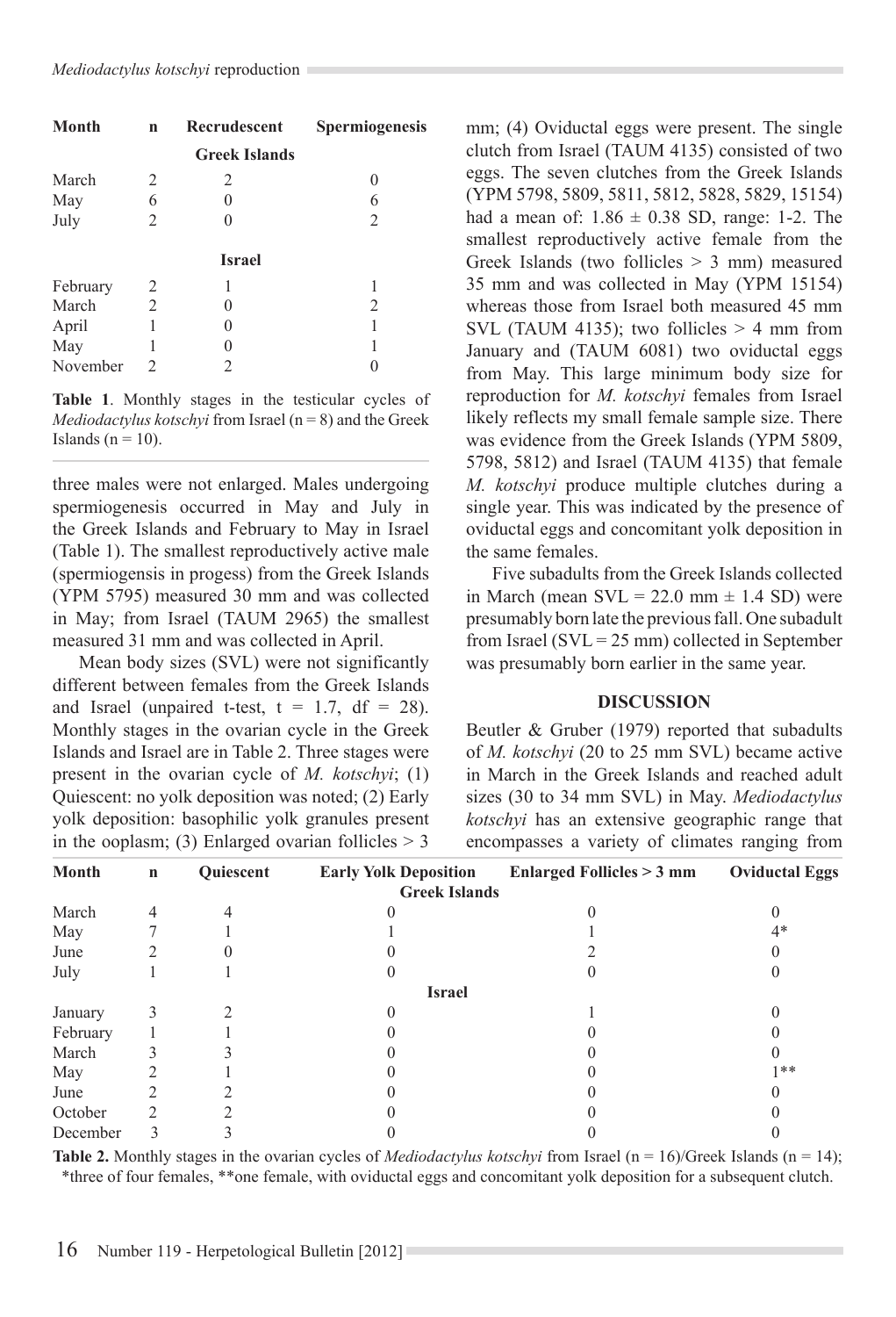| Location      | <b>Clutch Size</b>                                                                                                                                                                                                                                                                                                                                                                                     | <b>Number Clutches</b> | <b>Reproductive Period</b> | <b>Source</b>                |
|---------------|--------------------------------------------------------------------------------------------------------------------------------------------------------------------------------------------------------------------------------------------------------------------------------------------------------------------------------------------------------------------------------------------------------|------------------------|----------------------------|------------------------------|
| Bulgaria      |                                                                                                                                                                                                                                                                                                                                                                                                        |                        | summer                     | Beshkov & Nanev (2006)       |
| Bulgaria      | $1 - 2$                                                                                                                                                                                                                                                                                                                                                                                                |                        | summer                     | Stojanov et al. (2011)       |
| Crimea        | $1 - 2$                                                                                                                                                                                                                                                                                                                                                                                                |                        | May to July                | Szecerbak & Golubev (1996)   |
| Cyprus        |                                                                                                                                                                                                                                                                                                                                                                                                        |                        | March to June              | Baier et al. (2009)          |
| Greece        | mean $= 2.25$                                                                                                                                                                                                                                                                                                                                                                                          |                        |                            | Valakos & Vlachopanos (1989) |
| Greece        | $1 - 2$                                                                                                                                                                                                                                                                                                                                                                                                |                        | Year-round                 | Valakos et al. (2008)        |
| Greek Islands |                                                                                                                                                                                                                                                                                                                                                                                                        |                        | May                        | Werner (1930)                |
| Greek Islands | $\mathfrak{D}_{1}^{(1)}=\mathfrak{D}_{2}^{(2)}=\mathfrak{D}_{2}^{(1)}=\mathfrak{D}_{2}^{(1)}=\mathfrak{D}_{2}^{(1)}=\mathfrak{D}_{2}^{(1)}=\mathfrak{D}_{2}^{(1)}=\mathfrak{D}_{2}^{(1)}=\mathfrak{D}_{2}^{(1)}=\mathfrak{D}_{2}^{(1)}=\mathfrak{D}_{2}^{(1)}=\mathfrak{D}_{2}^{(1)}=\mathfrak{D}_{2}^{(1)}=\mathfrak{D}_{2}^{(1)}=\mathfrak{D}_{2}^{(1)}=\mathfrak{D}_{2}^{(1)}=\mathfrak{D}_{2}^{(1$ |                        | June, July                 | Loveridge (1972)             |
| Greek Islands | 9                                                                                                                                                                                                                                                                                                                                                                                                      |                        | May to July                | Beutler & Gruber (1979)      |
| <b>Israel</b> | $1 - 2$                                                                                                                                                                                                                                                                                                                                                                                                |                        | May to September           | Werner (1966)                |
| Italy         |                                                                                                                                                                                                                                                                                                                                                                                                        |                        | റ                          | Corti & Lo Casio $(2002)$    |
| Turkey        | $2 - 6$                                                                                                                                                                                                                                                                                                                                                                                                |                        |                            | Baran & Atatür (1998)        |

**Table 3.** Previous reports on reproduction of *Mediodactylus kotschyi*.

tropical, temperate to arid. One would thus suspect some geographic variation in the reproductive cycle. Previous reports on reproduction are mainly anecdotal and are listed in Table 3. Herein I have provided information that multiple clutches are produced both in the Greek Islands and Israel. Whether multiple clutches are produced by other populations of *M. kotschyi* will require additional investigation. There is a report of year-round reproduction in Greece by Valakos et al. (2008) which requires verification, as it contrasts with other reports of spring-summer reproduction listed in Table 3. My finding of males with testes undergoing recrudescence (renewal) prior to spring in both the Greek Islands and Israel suggests *M. kotyschyi* exhibits a seasonal reproductive cycle, typical of temperate zone geckos (see for example, Goldberg, 2006), as opposed to tropical lizards which exhibit continuous breeding (Fitch, 1982). The clutch size range of 1-2 is identical to that reported for other geckos (Vitt, 1986). The larger clutches (2-6) reported for *M. kotschyi* from Turkey by Baran & Atatür (1998) should be verified. In view of its extensive geographic range, subsequent analyses of the different populations of *M. kotschyi*  are needed before variations in reproductive cycles of these geckos can be ascertained.

### **ACKNOWLEDGEMENTS**

I thank Shai Mari (TAUM) for permission to examine *M. kotschyi* and Erez Maza for facilitating the loan. I thank Jacques Gauthier (YPM) for permission to examine *M. kotschyi* and Gregory Watkins-Colwell for facilitating the loan.

## **References**

- Baier, F., Sparrow, D.J. & Wiedl, H-J. (2009). *The Amphibians and Reptiles of Cyprus.* Frankfurt am Main: Edition Chimaira.
- Baran, I. & Atatür, M.K. (1998). *Turkish Herpetofauna (Amphibians and Reptiles).* Ankara: Publication Board of the Ministry of the Environment.
- Beshkov, V. & Nanev, K. (2006). *Amphibians and Reptiles in Bulgaria.* Sofia: Pensoft.
- Beutler, A. & Gruber, U. (1979). Geschlechtsdimorphismus, populationsdynamik und ökologie von *Cyrtodactylus kotyschyi*  (Steindachner, 1870). *Salamandra* **15,** 84-94.
- Corti, C. & Lo Cascio, P. (2002). *The Lizards of Italy and Adjacent Areas.* Frankfurt am Main: Edition Chimaira.
- Fitch, H.S. (1982). Reproductive cycles in tropical reptiles. *Mus. Nat. Hist., Univ. Kansas, Occ. Pap.* **96,** 1-53.
- Goldberg, S.R. (2006). Reproductive cycle of the Namib giant ground gecko, *Chondrodactylus angulifer* (Squamata: Gekkonidae). *African Zool*. **41,** 308-311.
- Loveridge, A. (1972). Revision of the African lizards of the family Gekkonidae. *Bull. Mus. Comp. Zool.* **98,** 1-469.
- Presnell, J.K. & Schreibman, M.P. (1997). *Humason's Animal Tissue Techniques*. Baltimore: The Johns Hopkins Press.
- Stojanov, A., Tzankov, N. & Naumov, B. (2011). *Die Amphibien und Reptilien Bulgariens.* Frankfurt am Main: Edition Chimaira.
- Szczerbak, N.N. (2003). *Guide to the Reptiles of the*